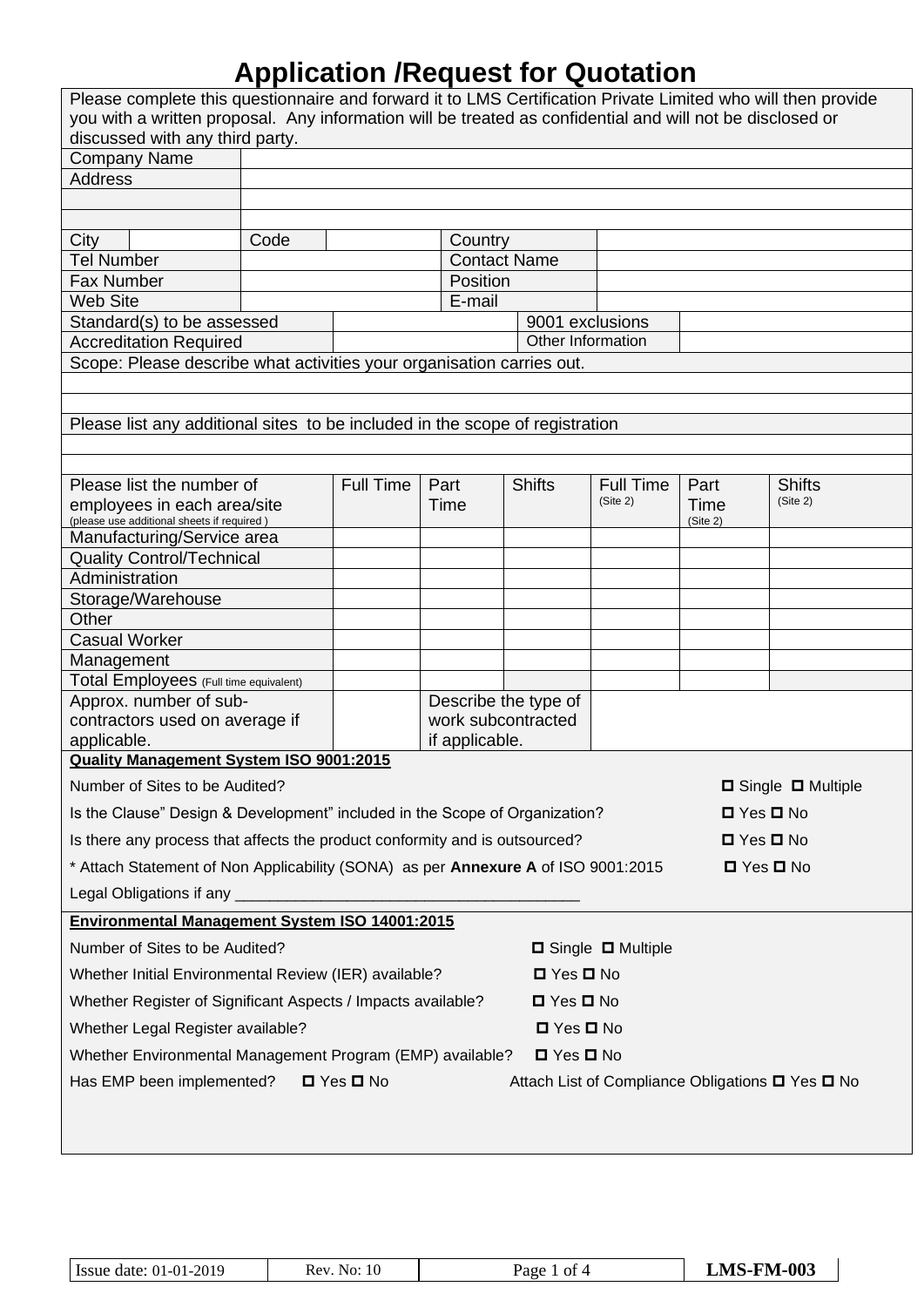| D Occupational Health & Safety System OHSAS 18001:2007 D Occupational Health & Safety System ISO                                                                                                                               |                               |                                               |                      |
|--------------------------------------------------------------------------------------------------------------------------------------------------------------------------------------------------------------------------------|-------------------------------|-----------------------------------------------|----------------------|
| 45001:2018                                                                                                                                                                                                                     |                               |                                               |                      |
| Number of Sites to be Audited? □ Single □ Multiple                                                                                                                                                                             |                               | Have you identified Hazards?                  | $\Box$ Yes $\Box$ No |
| If yes                                                                                                                                                                                                                         |                               |                                               |                      |
| List of Hazardous materials any relevant legal obligations.                                                                                                                                                                    |                               |                                               |                      |
| Personal working onsite and off-site.                                                                                                                                                                                          |                               |                                               |                      |
| Detail all identified Critical occupational health and safety risks and processes.                                                                                                                                             |                               |                                               |                      |
| Whether Incident/ Accident Register available? O Yes O No                                                                                                                                                                      |                               |                                               |                      |
| Imp: Please furnish Table-1 and attach with Quotation request Form                                                                                                                                                             |                               | Attached as above                             | $\Box$ Yes $\Box$ No |
| □ Food Safety Management System ISO 22000:2005 □ Food Safety Management System ISO 22000:2018                                                                                                                                  |                               |                                               |                      |
| Number of Sites to be Audited?                                                                                                                                                                                                 |                               | □ Single □ Multiple                           |                      |
| Have you implemented HACCP Principles?                                                                                                                                                                                         |                               | $\Box$ Yes $\Box$ No                          |                      |
| Any seasonality issues?                                                                                                                                                                                                        |                               | $\Box$ Yes $\Box$ No                          |                      |
| Total No of HACCP Studies (As per ISO/TS 22003:2013) _________                                                                                                                                                                 |                               |                                               |                      |
| How many process lines are there in production __________                                                                                                                                                                      |                               |                                               |                      |
| Any Prior Audits Conducted                                                                                                                                                                                                     |                               | $\Box$ Yes $\Box$ No                          |                      |
| If Yes, attach audit findings                                                                                                                                                                                                  |                               |                                               |                      |
| Other Factors(Kindly Confirm No's):-                                                                                                                                                                                           |                               |                                               |                      |
| Product Types=_______; Product Lines=_______; Product Development=______; CCP=______; OPRP=______;                                                                                                                             |                               |                                               |                      |
| Building Area=  _______; Infrastructure= ______; In House Lab Testing= ______; Translator Requirements= ______;                                                                                                                |                               |                                               |                      |
| □ Food Safety System Certification FSSC 22000                                                                                                                                                                                  |                               |                                               |                      |
| Number of Sites to be Audited?                                                                                                                                                                                                 |                               | □ Single □ Multiple                           |                      |
| Have you implemented FSSC 22000 Version 4.1?                                                                                                                                                                                   |                               | $\Box$ Yes $\Box$ No                          |                      |
| If Yes                                                                                                                                                                                                                         |                               |                                               |                      |
| Date of Implementation                                                                                                                                                                                                         |                               |                                               |                      |
| Have you implemented HACCP Principles?                                                                                                                                                                                         |                               | $\Box$ Yes $\Box$ No                          |                      |
| Any seasonality issues?                                                                                                                                                                                                        |                               | □ Yes □ No                                    |                      |
| Total No of HACCP Studies (As per ISO/TS 22003:2013) _________                                                                                                                                                                 |                               |                                               |                      |
| How many process lines are there in production __________                                                                                                                                                                      |                               |                                               |                      |
| Any Prior Audits Conducted                                                                                                                                                                                                     |                               | $\Box$ Yes $\Box$ No                          |                      |
| If Yes, attach audit findings                                                                                                                                                                                                  |                               |                                               |                      |
| Other Factors(Kindly Confirm No's):-                                                                                                                                                                                           |                               |                                               |                      |
| Product Types=______; Product Lines=______; Product Development=_____; CCP=_____; OPRP=_____;                                                                                                                                  |                               |                                               |                      |
| Building Area= ightarrow curve infrastructure= ightarrow ; in House Lab Testing= ightarrow ; infrastructure= ightarrow ; infrastructure= ightarrow ; infrastructure= ightarrow ; infrastructure= ightarrow ; infrastructure= i |                               |                                               |                      |
| □ Information Security Management System ISO 27001:2013                                                                                                                                                                        |                               |                                               |                      |
| □ Service Management System ISO 20000-1:2011 □ Service Management System ISO 20000-1:2018                                                                                                                                      |                               |                                               |                      |
| Number of Sites to be Audited?                                                                                                                                                                                                 | $\Box$ Single $\Box$ Multiple |                                               |                      |
| Has a Statement of Applicability been compiled? $\Box$ Yes $\Box$ No                                                                                                                                                           |                               |                                               |                      |
| No. of user $=$                                                                                                                                                                                                                | No. of sites = $\dots$        |                                               |                      |
| No. of servers = $\dots$                                                                                                                                                                                                       |                               | No. of Workstations (PC + Laptops) = $\ldots$ |                      |
| Any Prior Audits Conducted                                                                                                                                                                                                     | $\Box$ Yes $\Box$ No          |                                               |                      |
|                                                                                                                                                                                                                                |                               |                                               |                      |
|                                                                                                                                                                                                                                |                               |                                               |                      |
|                                                                                                                                                                                                                                |                               |                                               |                      |

| $-$<br>Issue date: 01-01-2019 | -10<br>Rev<br>N0. | ΟÌ<br>age | F <b>M-003</b><br>IV / |
|-------------------------------|-------------------|-----------|------------------------|
|                               |                   |           |                        |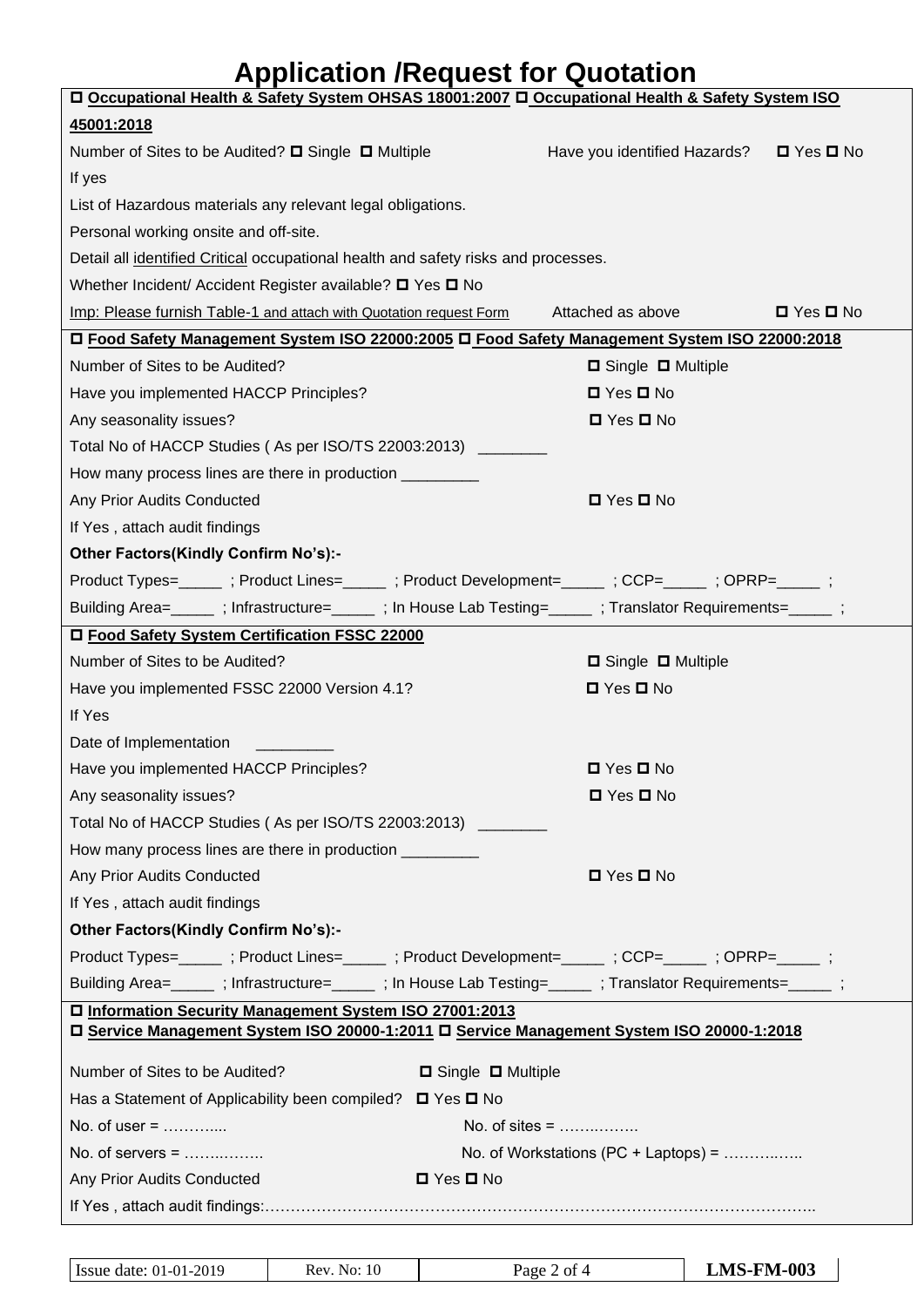| □ Energy Management System ISO 50001:2011 □ Energy Management System ISO 50001:2018                               |                                    |  |  |  |
|-------------------------------------------------------------------------------------------------------------------|------------------------------------|--|--|--|
| Number of Sites to be Audited? □ Single □ Multiple                                                                |                                    |  |  |  |
| Annual Energy Consumption=                                                                                        |                                    |  |  |  |
| Number of energy Sources=                                                                                         |                                    |  |  |  |
| Number of significant energy uses (SEUs) =                                                                        |                                    |  |  |  |
| □ Medical Device Quality Management System ISO 13485:2016                                                         |                                    |  |  |  |
| Number of Sites to be Audited?                                                                                    | □ Single □ Multiple                |  |  |  |
| Outsourced process:                                                                                               |                                    |  |  |  |
| Critical activity:                                                                                                |                                    |  |  |  |
| □ Business Continuity Management System ISO 22301:2012                                                            |                                    |  |  |  |
| Number of Sites to be Audited?                                                                                    | $\Box$ Single $\Box$ Multiple      |  |  |  |
| <b>Business Impact Process Defined</b>                                                                            | $\square$ Yes<br>$\square$ No      |  |  |  |
| Strategies and Methodologies for reducing the impact and the likelihood of disruptive<br><b>Incidents Defined</b> | $\square$ Yes<br>$\Box$ No         |  |  |  |
| □ Anti-Bribery Management System ISO 37001:2016                                                                   |                                    |  |  |  |
| Number of Sites to be Audited?                                                                                    | $\Box$ Single $\Box$ Multiple      |  |  |  |
| Bribery Risk Assessment is Defined                                                                                | $\Box$ No<br>$\blacksquare$ Yes    |  |  |  |
| List of Bribery Indicator Defined                                                                                 | $\square$ Yes<br>$\square$ No      |  |  |  |
| Asset Management System ISO 55001:2014                                                                            |                                    |  |  |  |
| Number of Sites to be Audited?                                                                                    | $\Box$ Single $\Box$ Multiple      |  |  |  |
| Outsourced process:                                                                                               |                                    |  |  |  |
| <b>Critical activity</b>                                                                                          |                                    |  |  |  |
| Asset Management Risk Identified:                                                                                 | $\blacksquare$ Yes<br>$\square$ No |  |  |  |
| Complexity of Asset Management System Identified                                                                  | $\square$ No<br>$\square$ Yes      |  |  |  |
| □ Learning Services Management System ISO 29990:2010                                                              |                                    |  |  |  |
| Number of Sites to be Audited?                                                                                    | □ Single □ Multiple                |  |  |  |
| Methodology of Learning is Described                                                                              | $\square$ Yes<br>$\square$ No      |  |  |  |
| Any conflicts regarding Learning Services Management system<br>$\square$ No<br>$\blacksquare$ Yes                 |                                    |  |  |  |
| Outsourced process:                                                                                               |                                    |  |  |  |
| □ Facility Management System ISO 41001:2018                                                                       |                                    |  |  |  |
| Number of Sites to be Audited?                                                                                    | $\Box$ Single $\Box$ Multiple      |  |  |  |
| FM Performance Monitoring Indicator Defined                                                                       | $\square$ Yes<br>$\square$ No      |  |  |  |
| FM Risk & Opportunities Defined                                                                                   | $\square$ Yes<br>$\square$ No      |  |  |  |
| Methodologies for FM Performance Monitoring                                                                       |                                    |  |  |  |
| Defined                                                                                                           | $\blacksquare$ Yes<br>$\square$ No |  |  |  |
| □ Road Traffic Safety Management System ISO 39001:2012                                                            |                                    |  |  |  |
| Number of Sites to be Audited?                                                                                    | □ Single □ Multiple                |  |  |  |
| Road Traffic Safety Policy Established                                                                            | $\Box$ No<br>$\blacksquare$ Yes    |  |  |  |
| Road Traffic Safety Risks Identified                                                                              | $\square$ Yes<br>$\square$ No      |  |  |  |
| Risk Mitigation Plan is Established                                                                               | $\square$ No<br>$\square$ Yes      |  |  |  |
| All Hazards have been identified                                                                                  | $\square$ Yes<br>$\square$ No      |  |  |  |

| Issue date: 01-01-2019 | 10<br>No:<br>Rev. | age.<br>- OT | <b>LMS-FM-003</b> |
|------------------------|-------------------|--------------|-------------------|